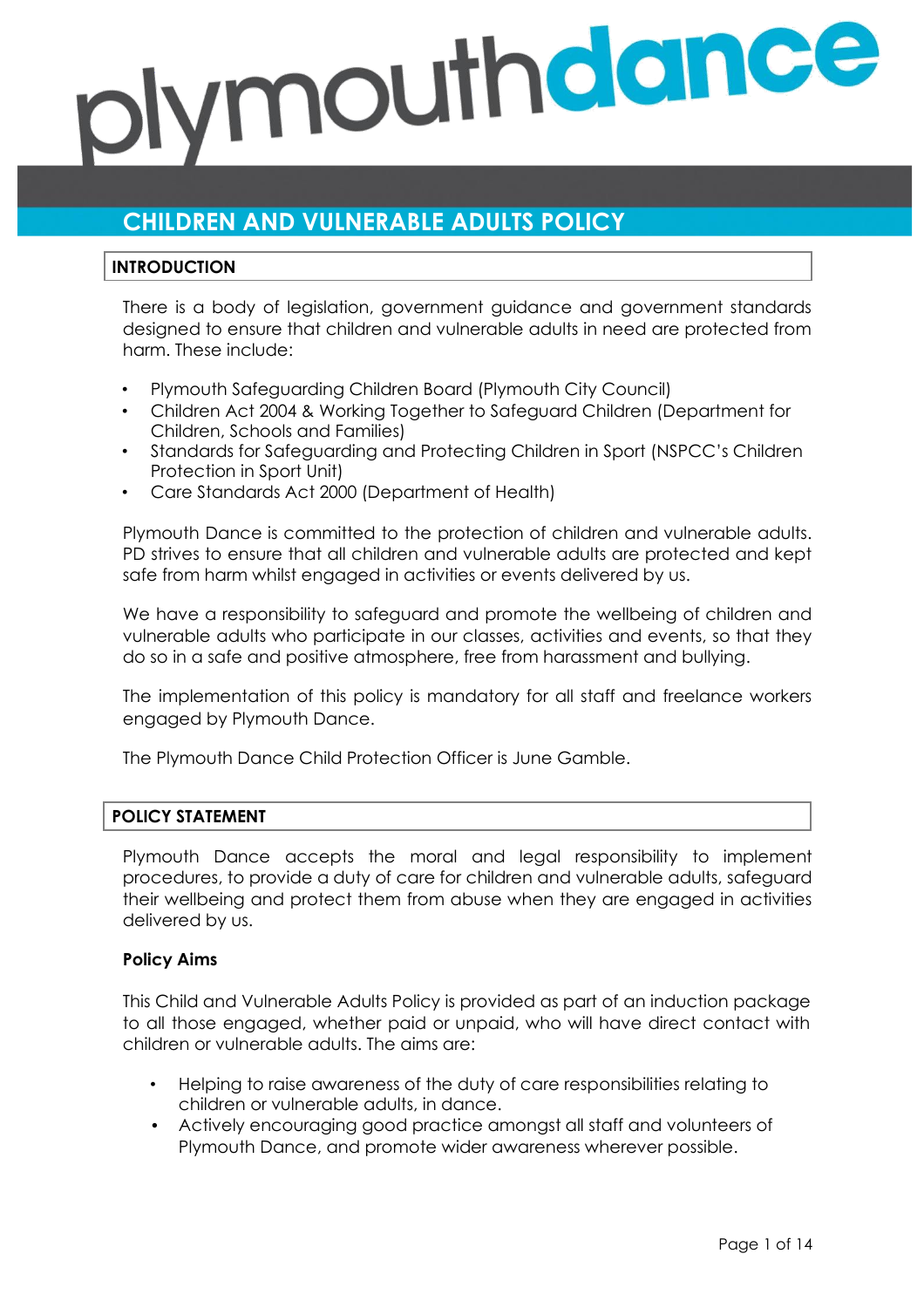- Endeavour to create a safe and healthy environment at all our activities, avoiding situations where abuse or allegations of abuse may occur.
- Listening to children or vulnerable adults, minimising dangers and working closely with other agencies.
- Ensuring that all staff and volunteers who work with children or vulnerable adults, dependant on level of engagement are well informed, supported and trained. All staff, paid or otherwise, will be subject to the relevant screening and checks.

# **Objectives to achieve these aims:**

- To provide training and an off-site manual for our staff, enabling them to recognise the potential signs and indicators of abuse and improve good practice.
- Aid all staff to respond sensitively and seriously to a child or vulnerable adult who discloses information about abuse and be confident and able to take appropriate action swiftly. Regardless of whom the allegation is about.
- To maintain a level of good working practice at all times and therefore reducing the risk to children and vulnerable adults under the care of our staff.
- To promote the general welfare and wellbeing of children and vulnerable adults during our activities and events.
- To develop effective procedures for recording and responding to incidents and accidents.
- To develop effective procedures for recording and responding to complaints of alleged or suspected child abuse.

#### **Plymouth Dance recognises that:**

- A child's and vulnerable adult's welfare is paramount and that we have both a moral and legal obligation to ensure a duty of care under the Children Act 2004.
- All children and vulnerable adults irrespective of their culture, disability, gender, ethnicity or sexual preference have the right to protection from abuse.

#### *Child:*

• Anyone under the age of 18 years should be considered as a child for the purposes of this policy.

#### *Vulnerable Adult:*

• Anyone 16 years and over whom for the time being is vulnerable by virtue of disability, illness or mental health problems and is therefore unable to safeguard their own welfare.

#### **REGONISING SIGNS OF ABUSE**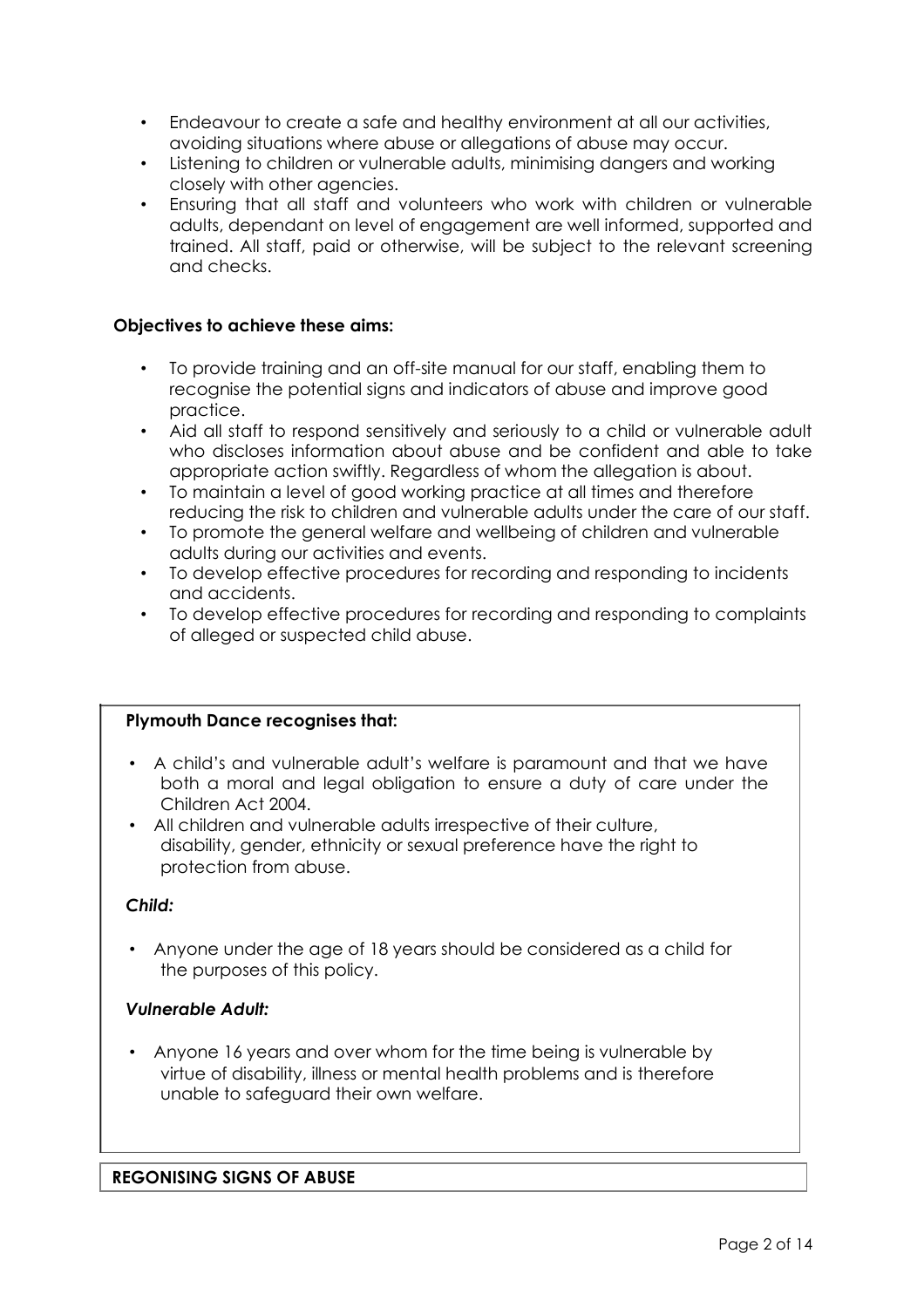It is not always easy to recognise a situation where abuse may occur or has already taken place even for those experienced in working with abuse. Plymouth Dance acknowledges its staff, whether in a paid or voluntary capacity, are not experts at such recognition. It is important therefore to recognise that **it is not their responsibility to decide whether or not abuse is taking place, but to report it when they have concerns or suspicions and where an allegation has been made.**

The concern that the child or vulnerable adult may have been abused could relate to something which has happened whilst the child is engaged in an activity delivered by Plymouth Dance, or it may be a disclosure made by the child or vulnerable adult to a staff member or volunteer or a concern about something the child or vulnerable adult has experienced outside of the activity delivered by Plymouth Dance. Either would require a proactive response.

There are many ways in which abuse may manifest itself, for example:

- unexplained or suspicious injuries such as bruising, cuts or burns, particularly if situated on a part of the body not normally prone to such injuries;
- an injury for which the explanation seems inconsistent;
- the person describes what appears to be an abusive act involving him/her;
- someone else, a child or adult, expresses concern about the welfare of another person;
- unexplained changes in behaviour over time e.g. becoming very quiet, withdrawn or displaying sudden outbursts of temper;
- inappropriate sexual awareness;
- engages in sexually explicit behaviour in games;
- is distrustful of adults, particularly those with whom a close relationship will normally be expected;
- has difficulty in making friends;
- is prevented from socialising with other children;
- displays variations in eating patterns including overeating or loss of appetite;
- loses weight for no apparent reason;
- becomes increasingly dirty or unkempt.

This list is NOT exhaustive and the presence of one or more of the above is NOT proof that abuse is actually taking place.

During Covid-19, or any similar circumstance, where all communication and delivery is done virtually, these signs will be significantly more difficult to notice.

#### **Types of Abuse**

#### **Physical Abuse**

Where adults physically hurt or injure children by hitting, shaking, squeezing, burning and biting or by giving children alcohol, inappropriate drugs or poison. **In a dance context physical abuse can occur when the type of training or activity exceeds the capacity of the child's or vulnerable adult's physical capability.**

#### **Sexual Abuse**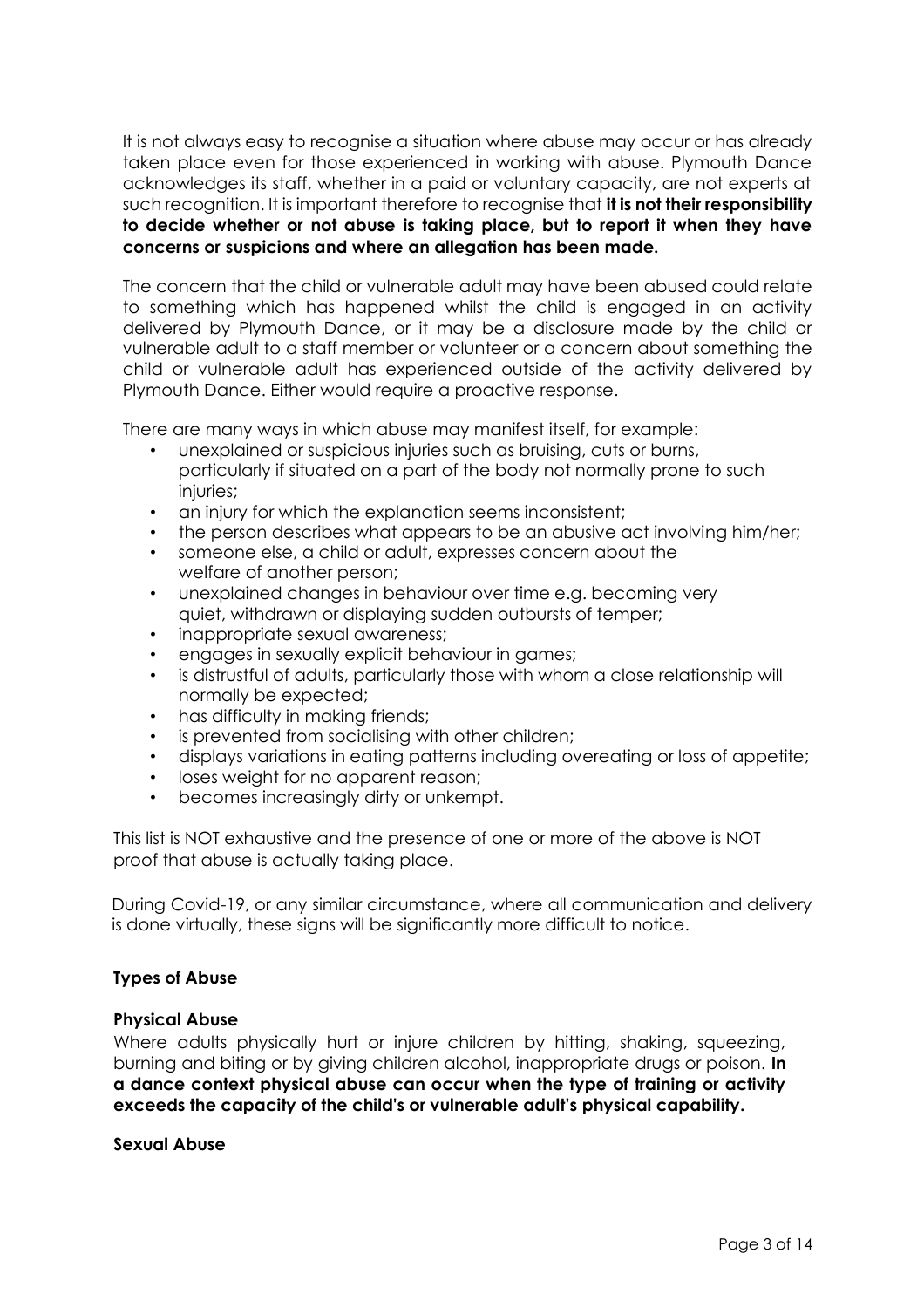This occurs when children or vulnerable adults are abused by adults who use them to meet their own sexual needs. This could include full sexual intercourse, masturbation, oral sex, anal intercourse, kissing, fondling and the showing of pornographic material. Physical contact with children could potentially create situations where sexual abuse may go unnoticed. **Dance is a physical activity and can legitimately involve bodily contact. This situation could:**

- **provide the means of an abusive situation occurring**
- **highlight external or a history of abuse**
- **misconstrued situation**

**It is essential that all practitioners use the off-site manual to ensure appropriate use of physical contact, communication and have an aware of sensitivities and situation/environment.**

# **Emotional Abuse**

This may be caused by a persistent lack of love and affection, where a person may be constantly shouted at, threatened or taunted. It may also occur when there is constant overprotection (which prevents people from socialising), or there is neglect, physical or sexual abuse. **In a dance context, emotional abuse might occur if children or vulnerable adults are subjected to excessive criticism, inappropriate personal or sexual remarks, bullying, being exposed to undue or inappropriate pressure or exposed to danger.**

# **Neglect**

This occurs where adults fail to meet the child or vulnerable adults' basic needs such as food or warm clothing, fail or refuse to give love, affection and attention. Victims might also be constantly left alone or unsupervised. Neglect could include not ensuring a person is safe, exposing them to undue cold or to unnecessary risk of injury. **In dance, neglect could occur during organised activities if young people are exposed to the risk of unnecessary injury or there is a failure to ensure their safety.**

#### **Bullying**

Bullying is in effect another form of abuse and can be physical, psychological or verbal in nature and can happen in multiple settings including schools which may have a detrimental effect on the involvement of participants. **In dance activities the bully can be**

- **A parent who pushes the child too hard**
- **A dance leader with a "train at all costs" attitude**
- **Another participant who intimidates**

Bullying can take many forms

- Physical: pushing, hitting etc
- Verbal: name calling, teasing, sarcasm
- Emotional: tormenting, ridiculing, humiliating
- Racist: taunts, graffiti, gestures
- Sexual: unwanted physical contact or abusive comments

There are various ways in which bullying shows itself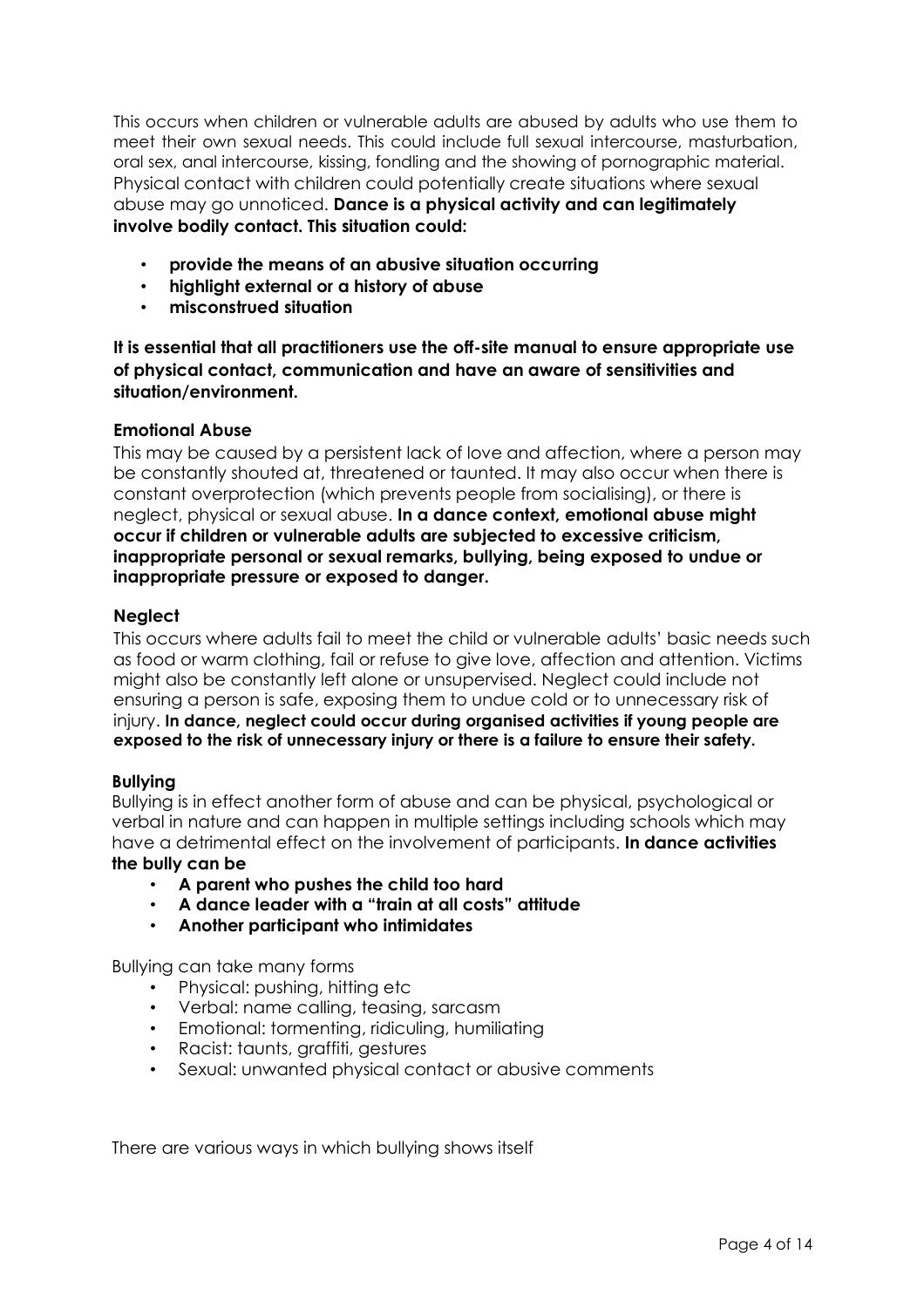- Behavioural changes such as reduced concentration, clingy, depressed, tearful, reluctance to attend training or club activities
- A reduction in the standard of performance
- Physical signs such as headaches, stomach aches, difficulty in sleeping, damaged clothes
- A shortage of money or frequent loss of clothing

#### **Effects of Abuse**

Abuse in all its forms can affect a child at any age. The effects can be so damaging that, if untreated, they may follow an individual into adulthood.

There have been a number of studies that suggest children with disabilities are at increased risk of abuse through various factors such as stereotyping, prejudice, discrimination, isolation and a powerlessness to protect themselves, or adequately communicate that abuse has occurred. Children from ethnic minorities who could also be experiencing racial discrimination may feel doubly powerless.

# **PROMOTING GOOD PRACTICE**

To reduce the opportunities for abuse to happen, and the likelihood of allegations to be made, the following basic guidelines will help safeguard children, vulnerable adults, volunteers, staff and other organisations concerned. This section has been divided into two sections:

- 1. **In the care of children and vulnerable adults:** Aims to promote positive practice and highlight ways of reducing the likelihood of allegations arising whilst working with children/vulnerable adults.
- 2. **The Organisation**: Aims to protect individuals and organisations when promoting children's / vulnerable adult's activities and events. Working within the guidelines of Plymouth Dance's Health and Safety Policy and by carrying out the necessary Risk Assessments for our activities and events.

#### **In the Care of Children and Vulnerable Adults**

It is possible to limit the situations where child/vulnerable adult abuse might occur, by promoting good practice to all staff and volunteers. The following guidelines are examples of care that should be taken when working with children or vulnerable adults:

- Always work in an open environment when working with children or vulnerable adults. Avoid situations where a member of staff and an individual child or vulnerable adult are alone unobserved inexplicably. This also applies to online contact.
- Prior to any online/video/phone communications with children/vulnerable adults, staff must receive written consent from parents/carers.
- Children or vulnerable adults should never be left unattended, whilst in our care. When delivering practical work online, make sure the child/vulnerable adult has emergency contact available where they are, and staff should also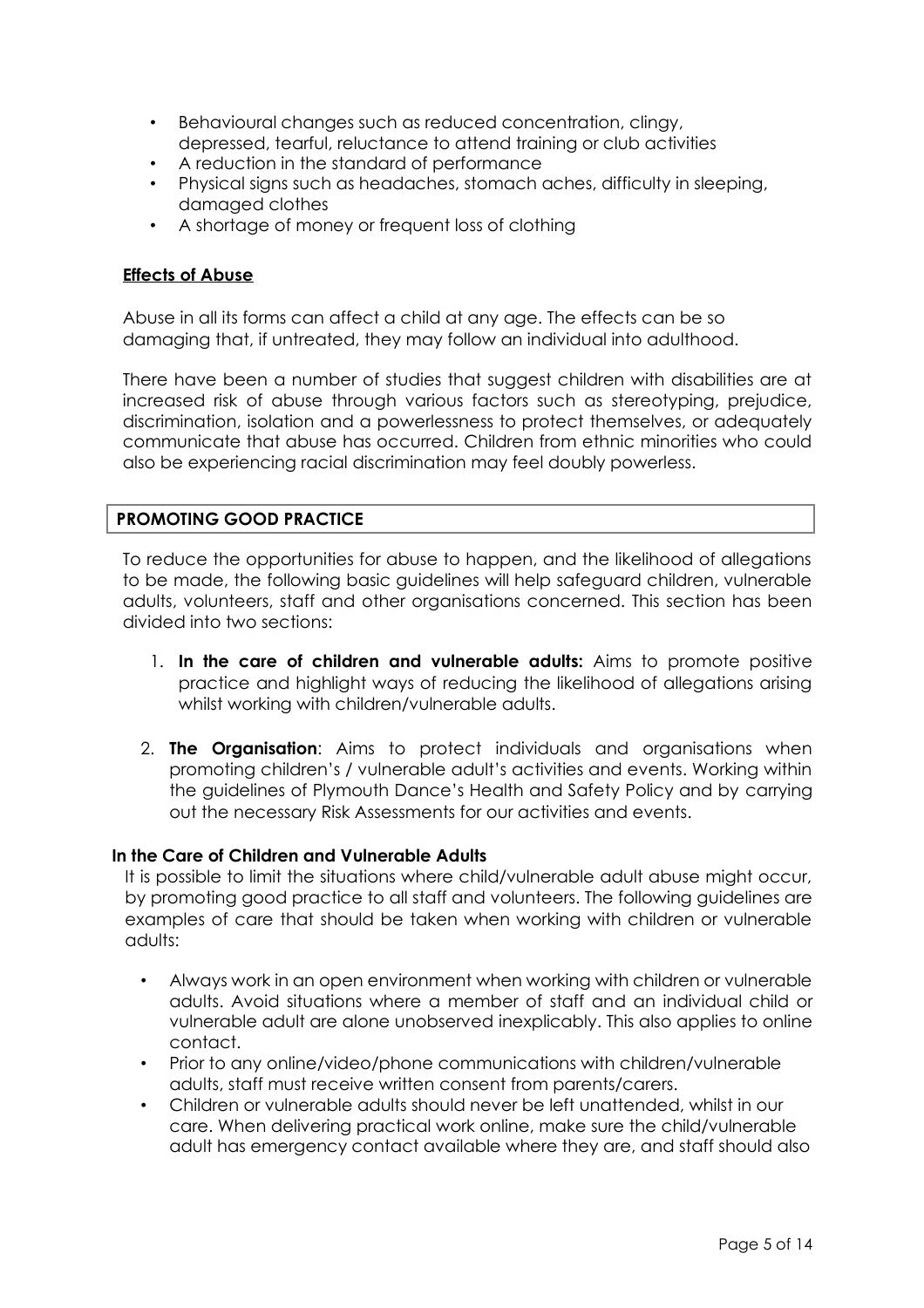have the adult's contact number should the young person not be able to get hold of them.

- Respect the child or vulnerable adult's and provide a safe and positive environment.
- If any form of physical contact is required, it should be provided openly and according to National Governing Body's guidelines.
- If supervision in changing rooms is required, ensure staff never enter opposite sex changing rooms on their own.
- With mixed groups, supervision should with two adults, ideally male and female member of staff, where possible.
- Staff must respect the rights, dignity and worth of every person and treat everyone equally within the context of dance.
- Staff must place the wellbeing and safety of the child or vulnerable adult above the development of performance.
- Give enthusiastic and constructive feedback rather than negative criticism.
- Staff must feel confident to report concerns or worries about other staff members to the appropriate person in authority.

#### **All staff and volunteers should be aware that it is not good practice to**

- Have 'favourites' this could lead to resentment and jealousy by other children or vulnerable adult's and could lead to false allegations.
- Spend unreasonable amounts of time alone with children or vulnerable adult's away from others.
- Take children or vulnerable adults alone on a car journey, however short.
- Take children or vulnerable adults to your home where they will be alone with you
- Arrange to meet them outside of the organised activity.
- Call or message them unless relevant and necessary to the organised activity.

#### **You should never:**

- Engage in rough physical games including horseplay.
- Engage in sexually provocative games.
- Allow or engage in inappropriate touching of any form.
- Allow children or vulnerable adults to use inappropriate language unchallenged or use it yourself.
- Make sexually suggestive comments about or to a child/vulnerable adult, even in fun.
- Let any allegations a child/vulnerable adult makes be ignored or go unrecorded.
- Share a room with a child/young person.
- Enter the changing rooms of the opposite sex.
- Do things of a personal nature for children/vulnerable adult's that they can do themselves e.g. assist with changing clothes.

# **Failure to follow these guidelines may well result in formal action under Plymouth Dance's disciplinary procedures***.*

In an emergency situation that requires staff to provide intimate care for children or vulnerable adults, particularly if they are very young or are disabled, staff should endeavour to have someone present and fully inform the parents as soon as it is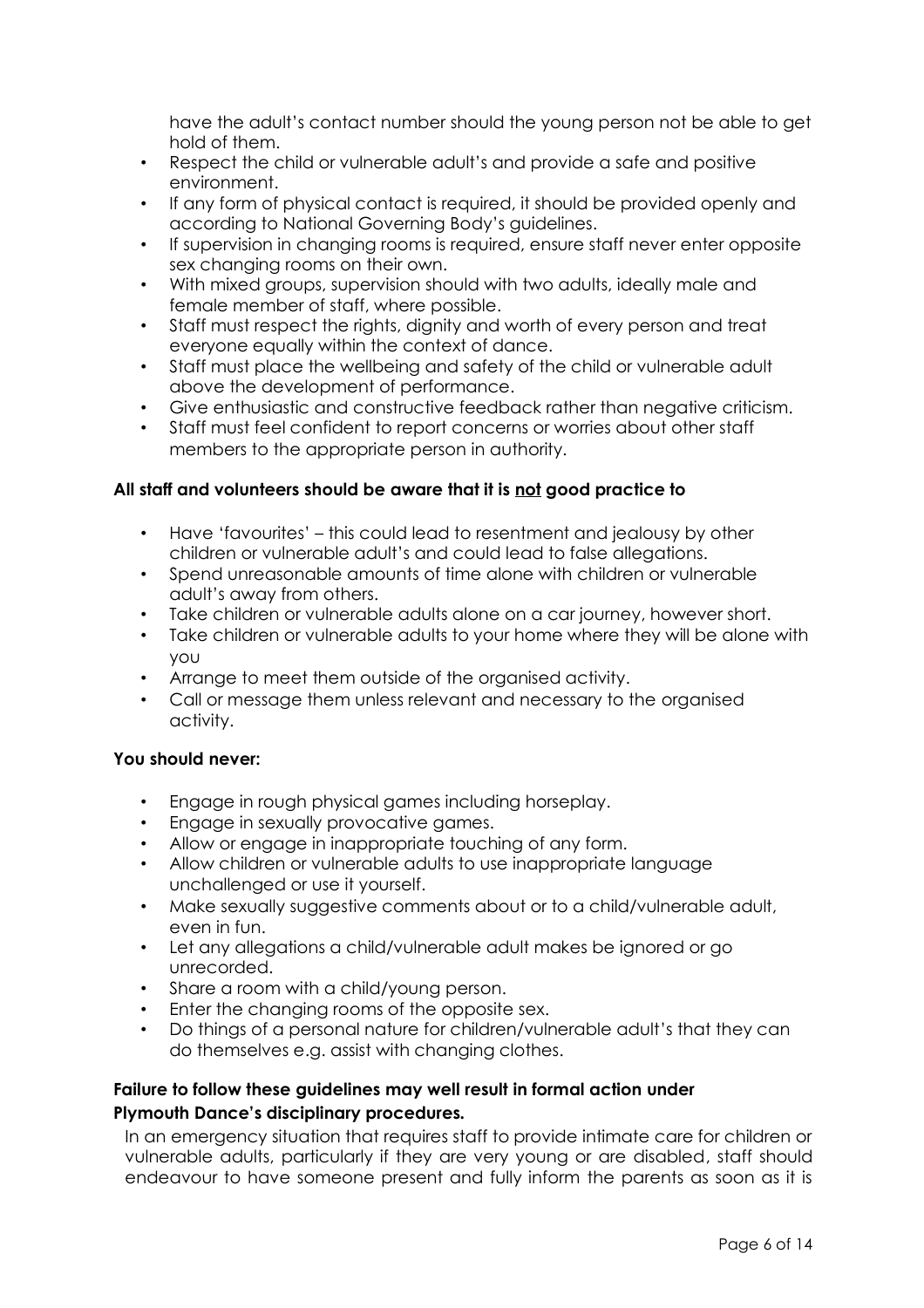reasonably possible. In such situations, it is important that you ensure that all staff are sensitive to the child/ or vulnerable adult and undertake personal care tasks with the utmost discretion.

Parents and Line Managers must be informed of all incidents at the earliest opportunity. This can be done by telephone, email or in writing depending on the situation within 24 hours of the incident.

If a child or vulnerable adult is accidentally injured as a result of your actions, seems distressed in any manner, appears to be sexually aroused by your actions, misunderstands or misinterprets something you have done, such incidents should be reported as soon as possible to another colleague and a written report made. Parents, carers and supervisors/managers should be informed of all incidents.

If a child or vulnerable adult arrives at the activity showing any signs or symptoms that give you cause for concern you must act appropriately and follow the procedures outlined in 'Procedures'.

# **The Organisation**

#### **Recruitment and Selection of Staff/Volunteers**

All dance practitioners (whether freelance, employed or voluntary) who provide or supervise activities for children or other vulnerable persons will be police checked (or will hold an Enhanced Disclosure certificate of not less than 2 years old) to ensure that there are no irregularities in their background which may give cause for concern. Any such person whether paid or unpaid will be provided with the Children and Vulnerable Adults Policy and asked to sign to confirm that they have read, understood and will abide by it.

Application forms and application process are designed to ascertain as much information as possible, such as, but not limited to:

- Relevant interests, any gaps in employment and reasons for leaving, educational and First aid qualifications.
- Plymouth Dance reserves the right to check a person's background, obtaining consent for Disclosure Barring Service (DBS) checks, and require applicants to disclose any previous criminal convictions. Personal identification must be requested. The most reliable forms are birth certificates and National Insurance number. Other forms of identification that can be requested include passport, drivers licence or another form of identification that gives the applicant's full name, date of birth and current address, together with signature and photograph.
- That where necessary, dance practitioners and artists hold adequate professional indemnity and personal liability insurance to cover their teaching role.
- A minimum of two references should be taken up and be from reputable sources and where relevant followed up by letter or telephone call. References should include the person's suitability to work with children/vulnerable adults.
- Social Services and Health checks could also be considered.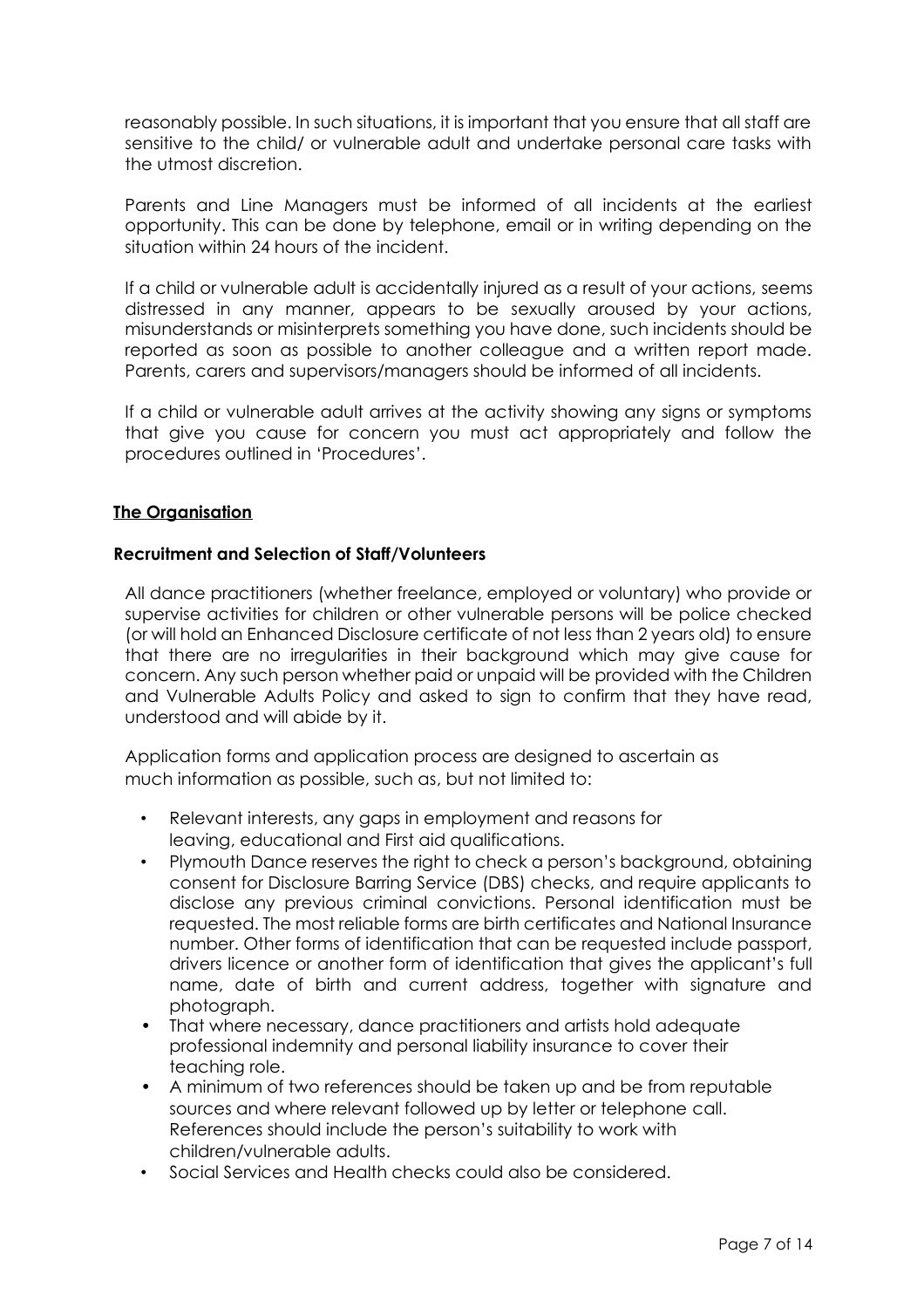• It should be made clear that effective measures are in place to ensure confidentiality of information under the Data Protection legislation.

Should the results of the DBS check raise concerns or issues about the appropriateness of the appointment, the matter will be referred to the Board of Directors for consideration.

# **Induction and Training**

It is important that the recruitment and selection process is followed up by relevant induction's and training.

Staff need basic awareness of the signs and indicators of abuse and an understanding of their responsibility to act swiftly and sensitively when concerns arise. Staff should be aware that:

- Abuse does and can occur and it could be perpetrated by colleagues, who are members of staff within your own team.
- Abusers come from all classes of society, all professions, all races, both genders and all family members. Abusers can be very clever, manipulative and powerful. You cannot tell an abuser by looking at them.
- Abusers can be other children/vulnerable adults.
- Children/vulnerable adults can find it hard to disclose information regarding abuse. They need to be listened to, taken seriously and have their concerns acted upon.

#### **Supervision**

In general, people work most effectively where there is a supervisory structure that ensures they are supported, managed and developed. Plymouth Dance will ensure that supervisors are sensitive to any concerns about abuse, act on them immediately, and offer support to those who report it.

It is the responsibility of the dance practitioner to monitor good practice; this can be done in a number of ways, for example:

- Observation of dance leadership practice.
- Staff appraisals, mentoring and providing feedback on performance.
- Children/vulnerable adult's feedback on activities.
- Parental feedback on activities.

#### **PROCEDURES**

It is important that all staff and volunteers are aware that the first person that encounters a case of alleged or suspected abuse is not responsible for deciding whether or not abuse has occurred. That is the job of Social Services and the Police following a referral. However, you do have a duty of care to the child or vulnerable adult to report any suspicions you might have.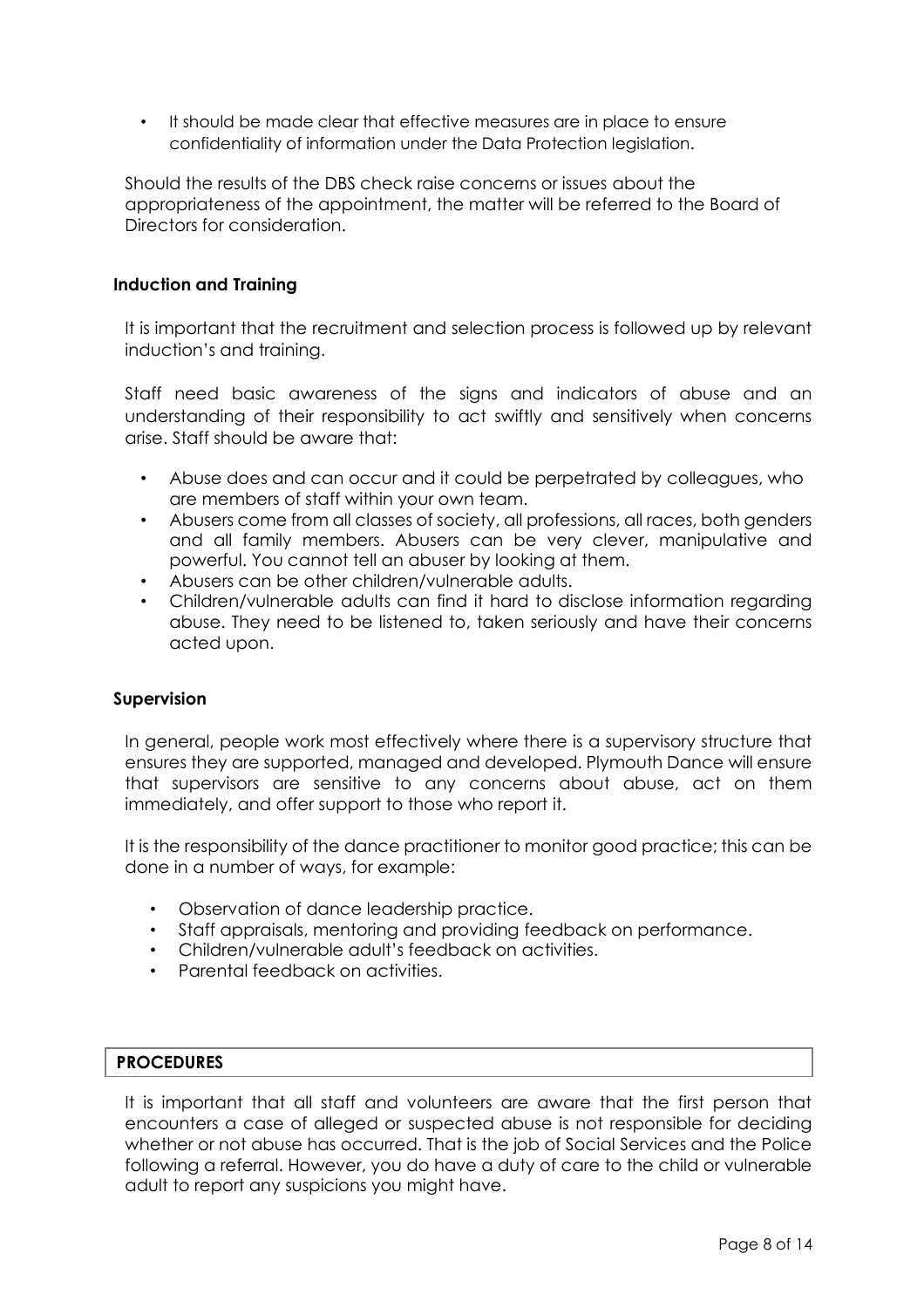- It is crucial that all staff, practitioners and volunteers, with the responsibility for children or vulnerable adults in their care, are aware of the steps used to recognise signs of child abuse.
- Where appropriate, there must be a commitment to work in partnership with parents or carers with legal responsibility whenever there is a concern about a child or vulnerable adult. By talking to parents or carers it might help clarify any initial concerns. For example, if a child or vulnerable adult seems withdrawn it might be due to a family bereavement.
- We welcome the opportunity to work with any significant adult who can make a positive contribution to that child's or vulnerable adult's life.

However, there are circumstances when a child or vulnerable adult might be placed at even greater risk if such concerns are shared. For example, a parent or carer may be responsible for the abuse or may not able to respond to the situation appropriately. In these situations, or where concerns still exist, any suspicion, allegation or incident of abuse must be reported to the person in charge immediately.

Staff must report all incidents, allegations or concerns to the Child Protection Officer as soon as possible (unless this person is involved in their suspicions, then the Coordinating Producer should be contacted – If the neither are available you should contact the Chair of Board *(Appendix 1: Contact Form)*. They will be responsible for informing deciding the cause of action, including contacting Social Services. If the above people are not available, the person discovering or being informed of the abuse should immediately contact Social Services or the Police, who will decide how and when parents or carers will be informed and ultimately become responsible for the steps taken next.

Plymouth Dance Contact phone numbers:

Child Protection Officer: 07818 518079 (June Gamble) Lead Director for Child Protection: 07767 242169 (Tim Tod)

- If you have concerns about a CHILD call the Gateway 01752 307160 for advice and to discuss your concerns. This number is not for the public. It is only for professionals working with children.
- If you have concerns about a VULNERABLE ADULT call the Plymouth City Council's Social Services and Care Direct Line on 01752 668000 (you will be referred to the Vulnerable Adult Team) for advice and to discuss your concerns.

# **Responding to a child / vulnerable adult making an allegation of abuse:**

Abused children or vulnerable adults will only tell people they trust and with whom they feel safe. By listening and taking seriously what the child/vulnerable adult is saying, you are already helping the situation. The following points are a guide to help you respond:

• **Stay calm.**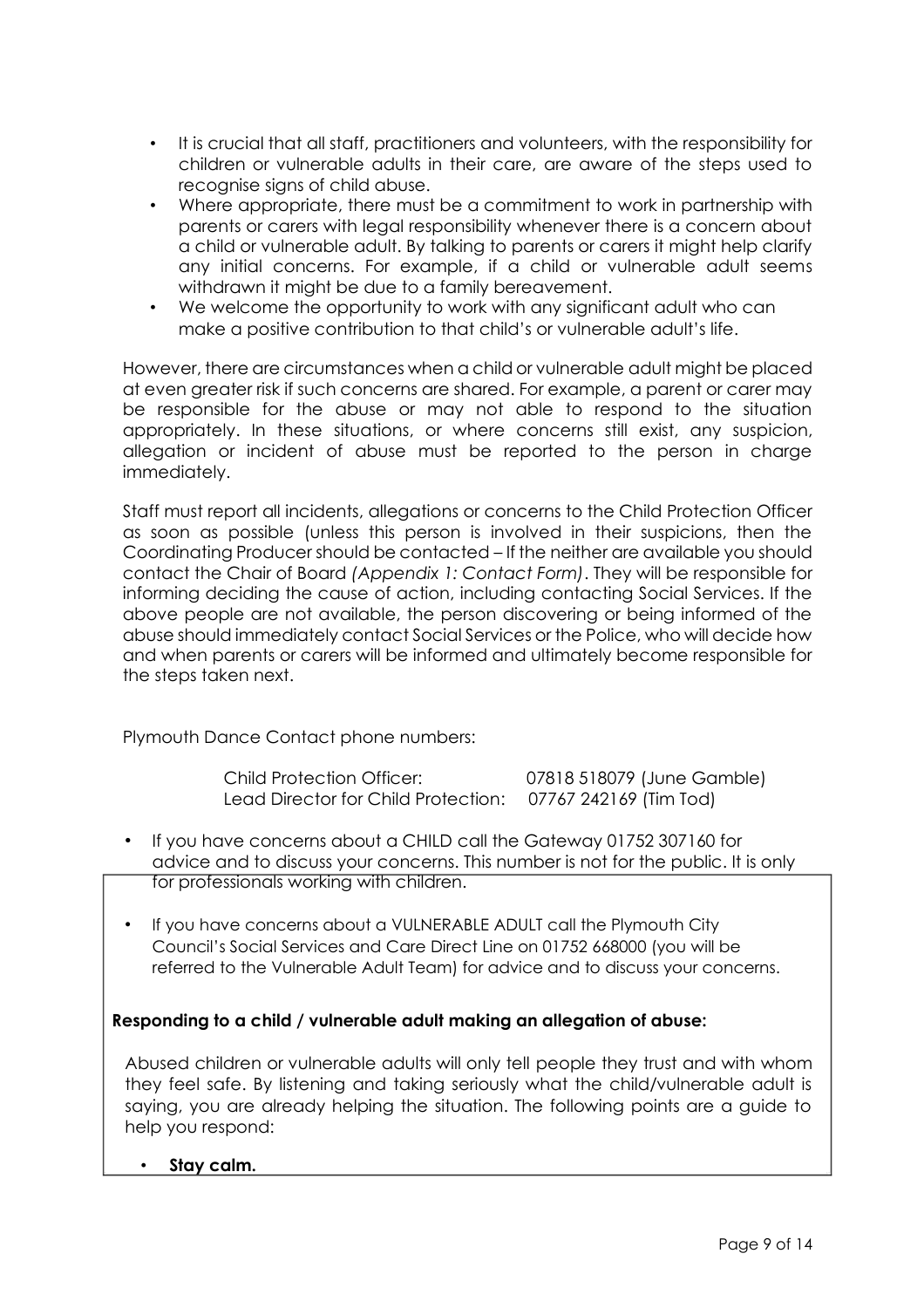- **Listen** carefully to what is said.
- Find an appropriate early opportunity to explain that it is likely that the information will need to be shared with others – **do not promise to keep secrets.**
- Allow the child/vulnerable adult to continue at their own pace.
- **Take** action immediately to protect the child/vulnerable adult.
- **Avoid asking questions.** Where it is necessary do so for clarification, and at all times avoid asking questions that suggests a particular answer, including yes/no answers.
- **Reassure** the child/vulnerable adult that they have done the right thing in telling you.
- **Tell them** what you will do next and with whom the information will be shared.
- **Record** in writing as soon as possible. Stick to the facts and if you give your opinions clearly state that it is your opinion and explain why you have given them. Include:
	- 1. The child's or vulnerable adult's name, address, date of birth
	- 2. The nature of the allegation
	- 3. A description of any injuries
	- 4. Your observations e.g. physical signs/behavioural signs/indirect signs
	- 5. Record the child's or vulnerable adult's account as close as possible
	- 6. State any action you took as a result of your concerns; this must include who you spoke to, include contact with parents, other staff, or Social **Services**
	- 7. Names, addresses and telephone numbers of these contacts must be included
	- 8. Sign and date your record
	- 9. Provide a copy to the Coordinating Producer and store the information in accordance with relevant procedures

In **determining** your actions remember that only experienced and specifically qualified and trained professionals should deal with cases or suspicions relating to child abuse. *(Appendix 2: Quick Guide A)*

#### **Dealing with Allegations against Staff/Volunteers**

Should a member of staff or volunteer become aware of an allegation (against a colleague) of an incident of abuse taking, or having taken place, it is vital that the following procedures are followed:

- Take the allegation seriously. Report it to the Coordinating Producer as soon as possible (unless this person is involved in their suspicions, then another senior member of staff should be informed) – If the Coordinating Producer is not available you should contact the Chair of Board or the named Child Protection Officer (see contact form). Consider any allegation to be potentially dangerous to the child or vulnerable adult.
- Record all details that you are aware of in your written report, giving details of the allegations, how you became aware of them and any other relevant details. Do not let your own personal opinions or judgement cloud your report. (see above)
- Do not judge or investigate. As an employee or volunteer it is important not to lose focus of your role. By reporting any allegation quickly, the necessary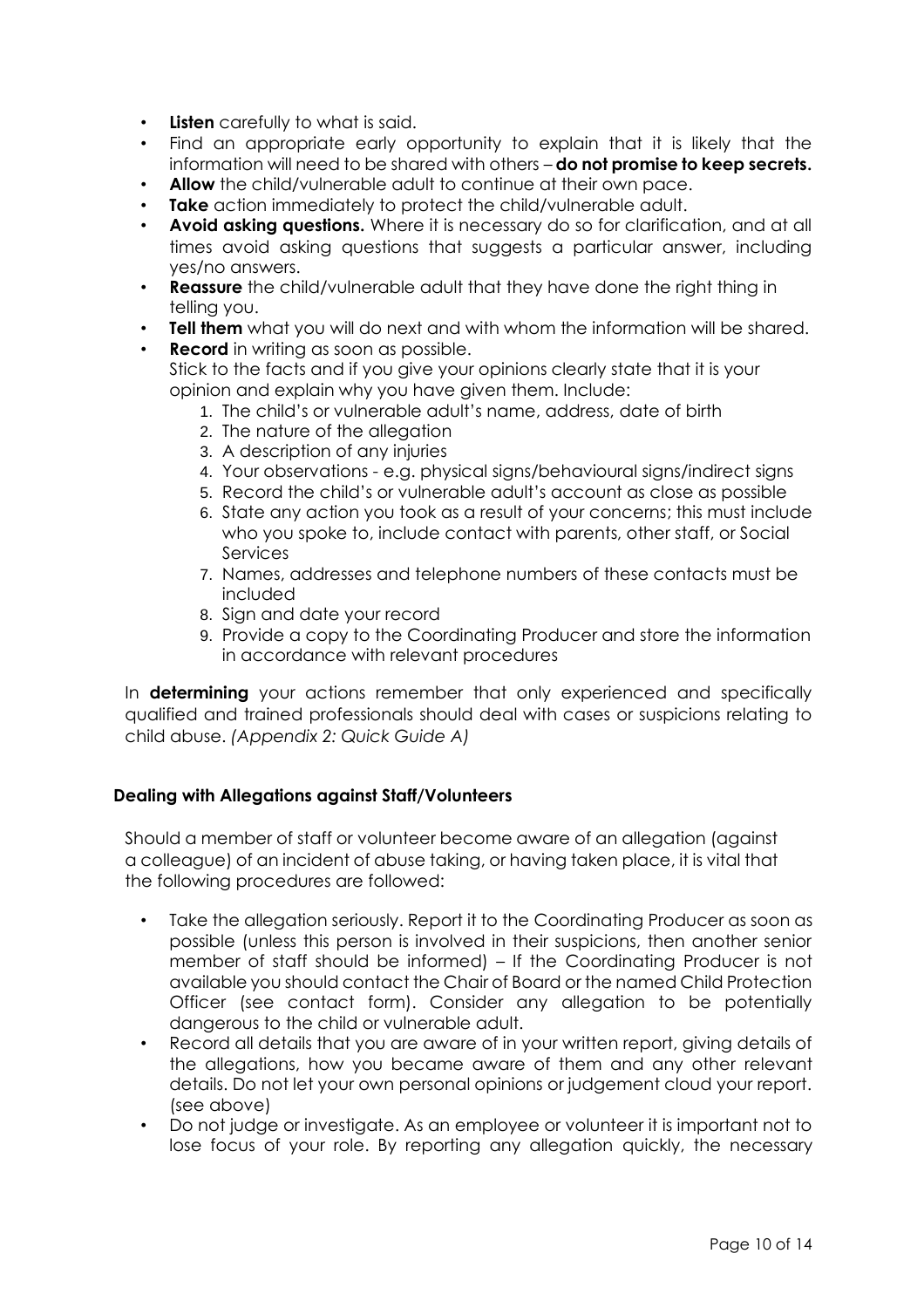investigations can be made by trained professionals e.g. The Police and Plymouth Social Services*. (Appendix 3: Quick Guide B)*

#### **Confidentiality**

- Confidentiality must be maintained. It is extremely important that any allegations are not discussed (unless absolutely necessary) as any breach of confidentiality could be damaging to both the child or vulnerable adult and any investigation that may follow.
- In dealing with any case of suspicion or allegation relating to child abuse all staff should be made aware that any breaches in confidentially could be very damaging to the child or vulnerable adult, their family and any child protection investigations, which might take place.
- If enquiries arise from the public (including parents) or any branch of the media, it is vital that all staff are briefed so that they do not make any comments regarding the situation. They should be informed who the relevant designated spokesperson will be, and all enquiries should be directed through them. Staff should reply 'no comment' to all questions.
- Personal details of any child or vulnerable adult protection issue must not be discussed, (unless absolutely necessary), and then prior permission should be sought from those leading the investigation.
- The sharing of information should be on a need to know basis with the agencies and individuals concerned.
- It is important to ensure that only those who need to know are given the relevant information, so it protects the rights of both the victim and the alleged perpetrator.
- Informing parents of a child or vulnerable adult you may have concerns about needs to be dealt with in a sensitive way and must only be done in consultation with a statutory agency e.g. Social Services.
- Any individual under suspicion has the right to be notified about the cause for concern. This will be done in joint consultation with Social Services and the Police. It is important that the timing of this does not prejudice the investigation.

#### **Off Duty Contact between Staff/Volunteers and Children or Vulnerable Person**

Members of staff/volunteers must maintain a professional relationship with children and vulnerable adults during any off-duty contact, continuing to follow the guidelines and policies set out for working contact.

Staff/volunteers should be particularly careful to limit and, if possible, eliminate any one-to -one contact. This should also include driving persons to and from activities. Where an arrangement is made in an emergency, it is important to ensure there is a second adult in the vehicle.

#### **Dealing with the media**

Members of staff should refer all media enquiries to Coordinating Producer and if questioned by the media should respond with 'no comment'.

#### **Photography, videoing and filming of children and vulnerable adults:**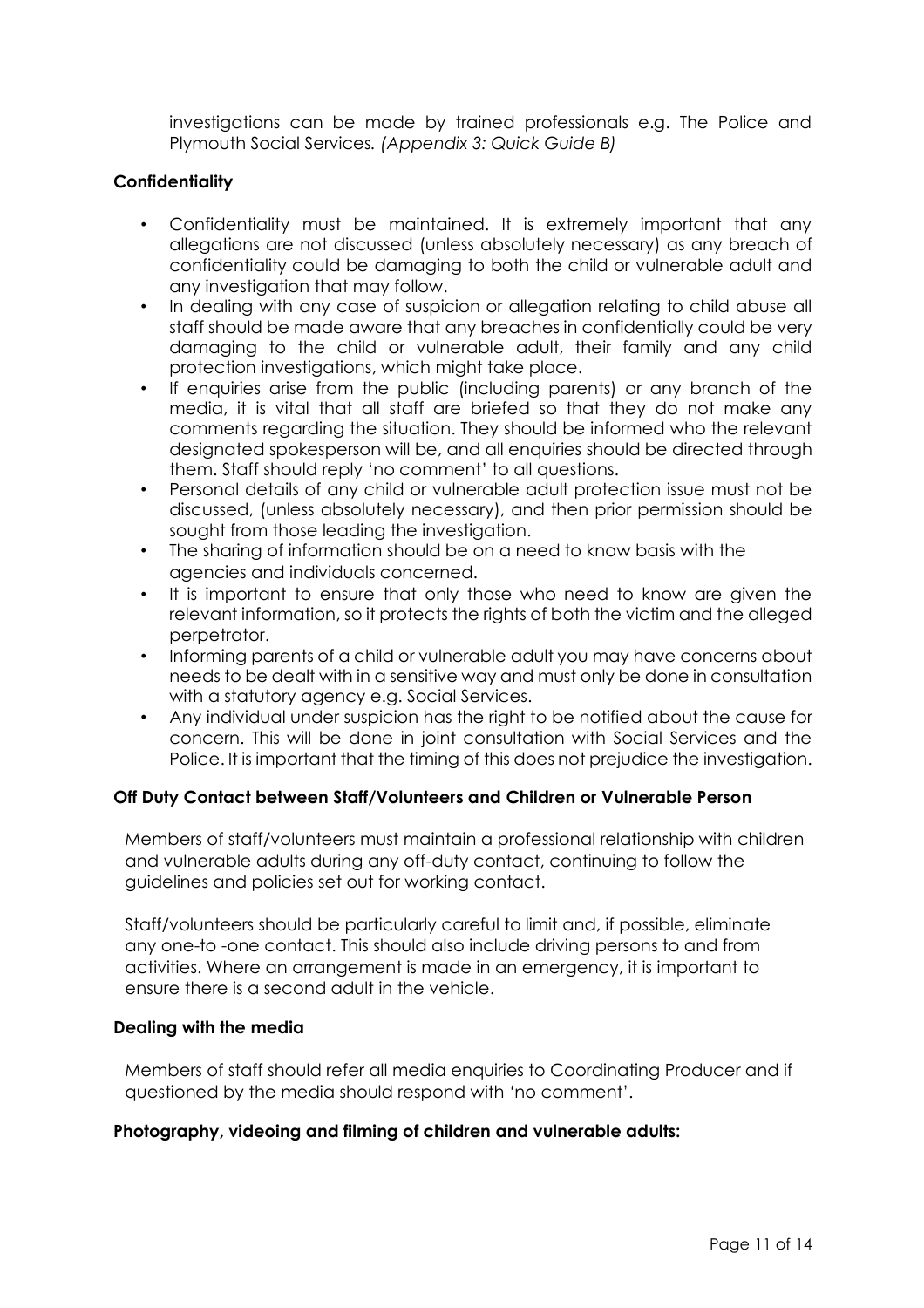Staff should be vigilant at all times and any people using cameras or videos at Plymouth Dance activities or events should be approached and asked to complete a Media Consent Form. *(Appendix 4)*

When commissioning professional photographers or inviting the press to cover activities or events, ensure that you make your expectations clear in relation to child protection:

- Check credentials of any photographers and organisations used.
- Ensure identification is worn at all times, if they do not have their own provide it.
- Do not allow unsupervised access to children or vulnerable adults or one to one photographic sessions.
- Do not allow photographic sessions outside of the activities or events, or at a child's or vulnerable adults home.
- Parents must be informed that photographs of their child or vulnerable adult may be taken during activities and media consent forms need to be signed agreeing to this *(Appendix 4: Media Consent Form).* This must include information about how and where these photographs will be used.

#### **Children and vulnerable adults in publications and on the Internet**

Websites and publications provide excellent opportunities to broadcast achievements of individuals and Plymouth Dance to the world and to provide a showcase for activities of children or vulnerable adults. Displaying certain information about children or vulnerable adults could place them at risk.

Any Plymouth Dance publications or information used on the internet must never:

- Include personal information that could identify a child or vulnerable adult. For example, home address / email address.
- Publish any information about a child or vulnerable adult without written consent from the child or vulnerable adult's parent / guardian *(Appendix 4: Media Consent Form).*
- Remember that a child may be subject to a protection issue or a custody dispute.
- Use individual's full names for photographs, where possible use a team / group photograph and use the team / group name.

#### APPENDICES

Contact Form Quick guide A Quick guide B Media Consent Form Incident reporting form Recommended legislation / reading